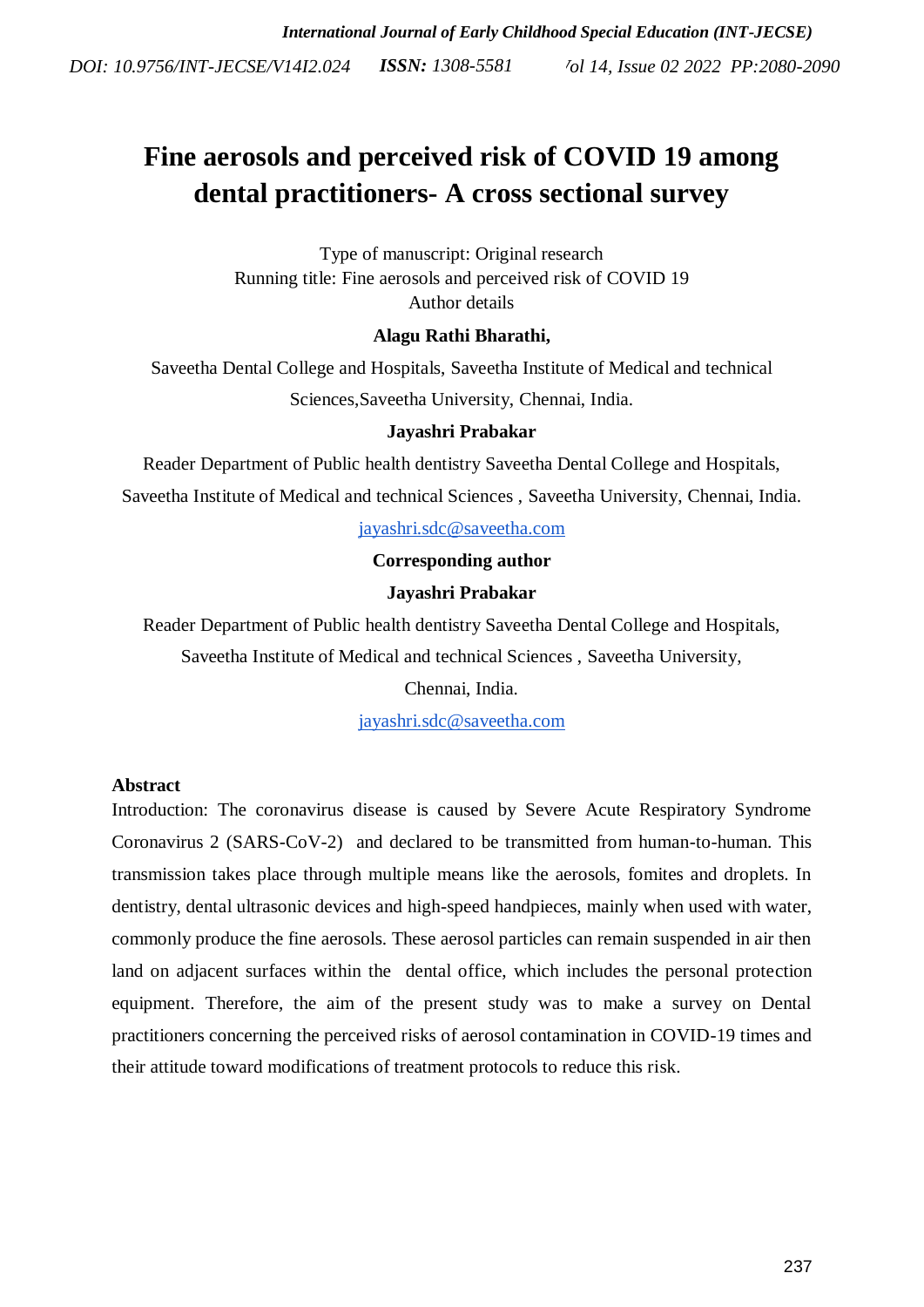Objective: The objective of the present study was to make a survey on Dental practitioners concerning the perceived risks of aerosol contamination in COVID-19 times and their attitude toward modifications of treatment protocols to reduce this risk.

Materials and Methods: The present cross sectional descriptive study was conducted among dental practitioners. The survey was conducted on an online forum using google form. The questionnaire included questions related to fine aerosols and perceived risks of aerosol contamination in COVID-19 along with sociodemographic factors such as age, gender and year of study. Descriptive statistics were expressed by means of frequency and percentage. Chi Square test was used to find the association between the variables. P value less than 0.05 were considered to be statistically significant.

Result: From our survey we can witness about 60% of the participants had increased fear of perceived risk of COVID 19 among dental practitioners. Considering the categories more at risk in the dental settings, the majority 50% of respondents thought that the dentists were undergoing highest risks, while only the 19% of respondents considered patients to be the ones more at risk; and about 30% of respondents believed risks to be equally divided between patients and dental professionals.

Conclusion: From the survey we may conclude that the survey demonstrated that COVID-19 had a great impact on dental practitioners; it increased not only fear of aerosol contamination during dental treatments but also influenced the fear of close contacts

**Key words:** COVID-19 , Fine aerosols, perceived risks, dental practitioners, Innovative analysis

## **Introduction**

Wuhan, a city in China was the first to report the coronavirus disease in December 201[9\[1\]](https://paperpile.com/c/Gw4A79/w4Nv) (1). The coronavirus disease is also known as the COVID 19. The coronavirus disease is caused by Severe Acute Respiratory Syndrome Coronavirus 2 (SARS-CoV-2) [\[2\]](https://paperpile.com/c/Gw4A79/AqP5) and declared to be transmitted from human-to-human. This transmission takes place through multiple means like the aerosols, fomites and droplets. [\[3\].](https://paperpile.com/c/Gw4A79/vFCC) Coronavirus infection is a common onset of infection with fever, cough and fatigue which later triggers severe acute respiratory illness[.\[4\]](https://paperpile.com/c/Gw4A79/SZhb) Infectious agents that cause this covid disease usually spread from their natural reservoir to a susceptible host in different pathway systems. Morawska (2006) has classified the virus transmission which includes the human-human transmission, airborne transmission, and also by other modes of transmission such as endogenous infection,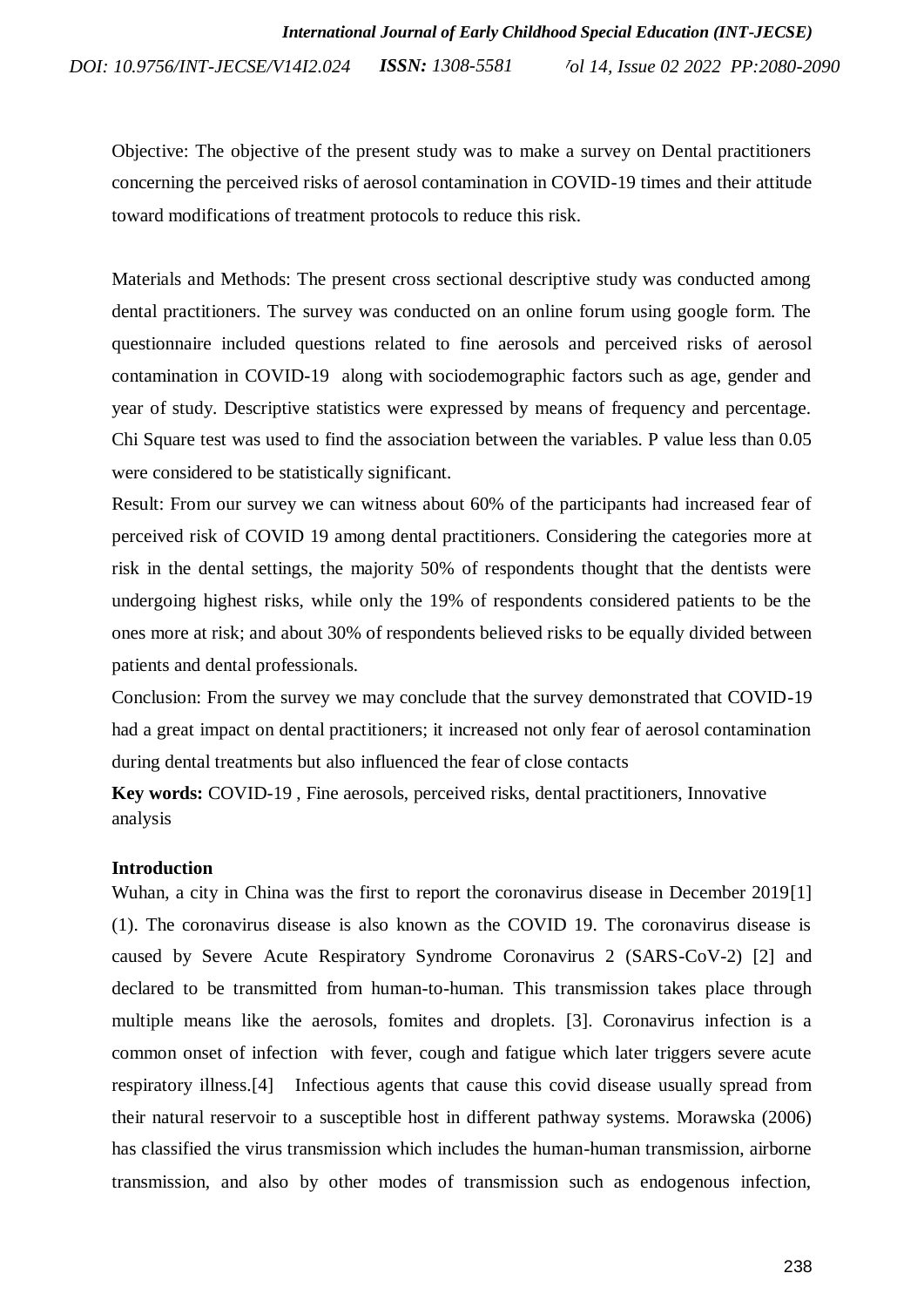common vehicle, and vector spread. Many viruses that affect the respiratory system of humans are believed to transmit through multiple routes, of which droplet and aerosol transmission paths are in supreme positions, but their importance in transmitting the disease remains unclear [\[5\].](https://paperpile.com/c/Gw4A79/DNN7) In common, people that are infected with the virus usually spread the viral particles whenever they indulge in talking, coughing, sneezing or even during breathing. Such viral particles which spread from a human are usually known to be encapsulated in globs of mucus, saliva, and water. Covid 19 was declared as a pandemic and highly contagious disease, 120 days after the first reported case. As of May 05, 2020, worldwide there have been more than 3.5 million confirmed reported cases and 243,401 deaths by the coronavirus disease worldwide.

In dentistry, dental ultrasonic devices and high-speed handpieces, mainly when used with water, commonly produce the fine aerosols. [\[6\]\[7\]](https://paperpile.com/c/Gw4A79/rIxQ)[\[8\].](https://paperpile.com/c/Gw4A79/TA2r) The Fine aerosols are a mixture of moisture droplets, spatters of often blood-contaminated saliva and debris. These aerosol particles can remain suspended in air then land on adjacent surfaces within the dental office, which includes the personal protection equipment. The dimensions of these aerosol particles are very small (generally 5 microns or less in diameter), and these particles are difficult to be seen on surfaces. It has been illustrated that without using proper protection like the personal protection equipment kits, these aerosol particles can directly infect and affect the dentists and dental assistants nearby. These particles affect the dentists by reaching the eyes, the facial skin, and mucous membranes of the mouth, as well as respiratory passages up to the depths of the lungs [\[6\].](https://paperpile.com/c/Gw4A79/rIxQ)

There have been experimental studies that have proven that highly dangerous bacteria, like the Mycobacterium tuberculosis, can also be found in fine aerosol particles generated during simulated use of high-speed handpieces on patients with active tuberculosis[.\[6,9\].](https://paperpile.com/c/Gw4A79/rIxQ+Qj6A) However, any infectious particles in fine aerosols are known to contaminate surfaces and personal protection equipment in the dental offices, thus they require special focusing attention during decontamination of surfaces and removal of PPEs. [\[6\].](https://paperpile.com/c/Gw4A79/rIxQ) These observations resulted in the adoption of universal barrier precautions and effective methods of infection control in all dental offices as routine procedures during the treatment of all patients, to prevent contamination from both airborne and blood infections.

The recent huge outbreak of coronavirus infection [\[10\]\[11\]\[](https://paperpile.com/c/Gw4A79/SH42)12[\]\[13\]\[](https://paperpile.com/c/Gw4A79/brEU)14[\]\[15\]](https://paperpile.com/c/Gw4A79/uMzZ) has generated profound attention from governments worldwide. Dental practitioners and the public are both concerned due to the potential transmission of the Covid-19 disease in the dental setup.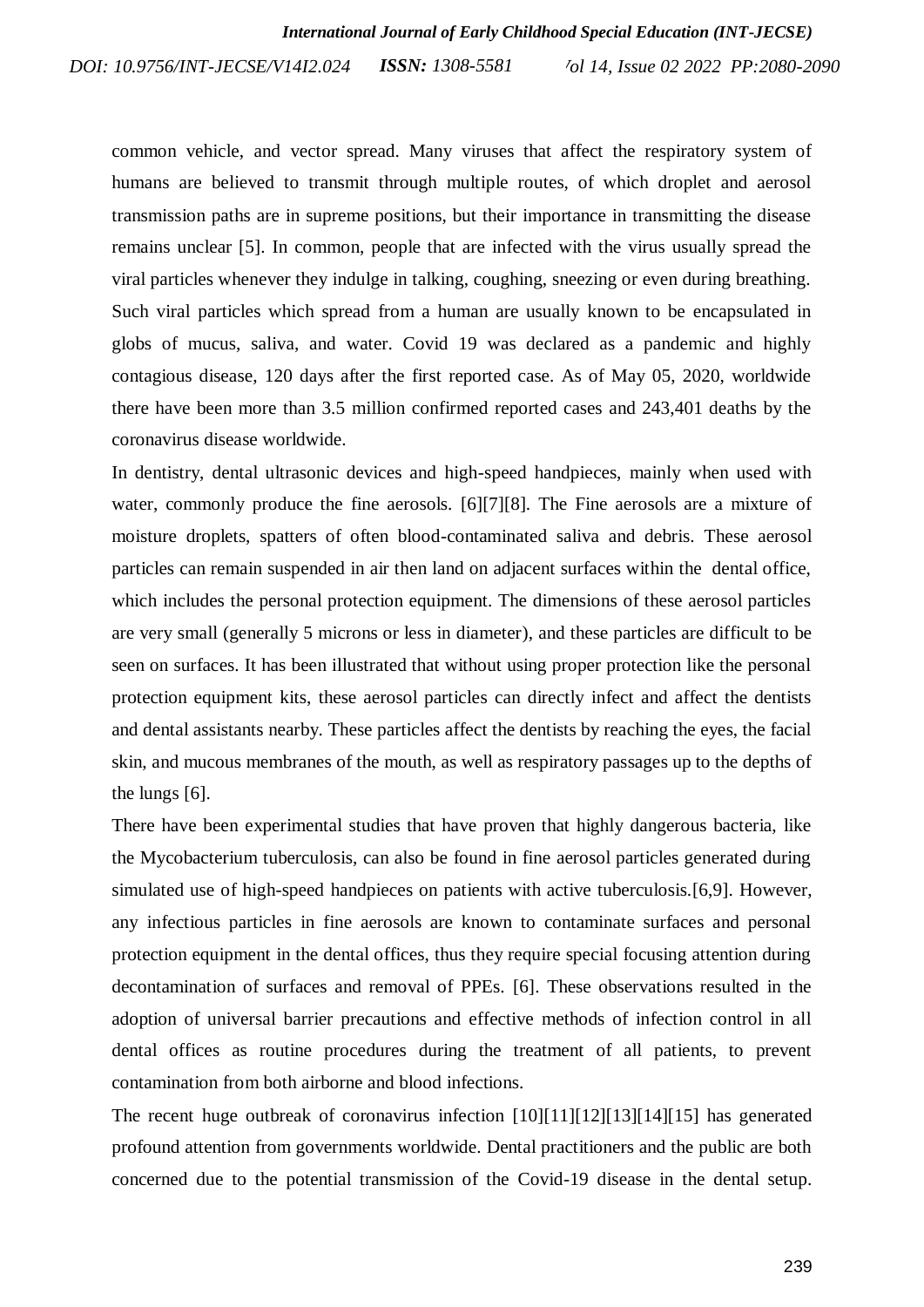Hence governments of various countries promoted rules and also recommended to suspend all the routine dental treatments during this crucial pandemic period. Dentists had to organise necessary and urgent treatment procedures only by implementing appropriate safety measures to avoid the risk of coronavirus infection[.\[16\].](https://paperpile.com/c/Gw4A79/ak9H) Measures to reduce or avoid the production of minute droplets and fine aerosols were highly suggested. In such highly unprecedented times, different instructions from the various scientific organizations and governments around the world, and a profound economic downturn due to the full or partial closure of dental offices, a general anxiety is growing among dentists[.\[17\]\[18\]](https://paperpile.com/c/Gw4A79/EJY8)[\[19\].](https://paperpile.com/c/Gw4A79/vWbv)

Besides the negative economic impact on their incomes, when so little is known about COVID-19 contamination, survival in the air or on surfaces, contagion from asymptomatic patients, with often limited or contradictory scientific information provided, practitioners are worried about the patients' safety as well as their own one.

Our team has extensive knowledge and research experience that has translate into high quality publications [\[20–28\]](https://paperpile.com/c/Gw4A79/DMZqt+XN9ud+937RV+xRq91+93EUu+BP6SJ+Iy0vA+2IzIT+90so1)[,\[29\]](https://paperpile.com/c/Gw4A79/iXkxo)[,\[30\]](https://paperpile.com/c/Gw4A79/6xhws)[,\[31,32\]](https://paperpile.com/c/Gw4A79/0L5Tj+XeuAl)[,\[33\],](https://paperpile.com/c/Gw4A79/xv1jS)[\[34\]](https://paperpile.com/c/Gw4A79/qDC6v)[,\[35–39\]](https://paperpile.com/c/Gw4A79/Ry1fT+oU1iC+znvaL+ybjtC+dgfMF)

The aim of the present study was to make a survey on Dental practitioners concerning the perceived risks of aerosol contamination in COVID-19 times and their attitude toward modifications of treatment protocols to reduce this risk.

#### **Materials and Methods**

A cross-sectional study was conducted across the dental practitioners in Chennai. A structured questionnaire was created using Google Forms in English and was distributed using social media appliances like Whatsapp and other appliances such as emails. The questions were directed towards analysing the perceived risks of aerosol contamination in COVID-19 times. It took about 5-10 minutes to complete the survey. The total number of participants were 150 dental practitioners. Participation in this study was voluntary. Nonprobability convenience sampling with minimal sampling bias was done. Independent variables were demographics such as the age, gender of the participants. Dependent variables were the participant should be a dental practitioner.

With the help of the survey portal, the results were obtained and tabulated using Microsoft Excel Spreadsheet. The data was then analyzed using SPSS software by IBM(Version 23), a statistical software with defined variables. Significance of the study was obtained using chisquare test and results were interpreted.  $p<0.05$  was set as the level of significance.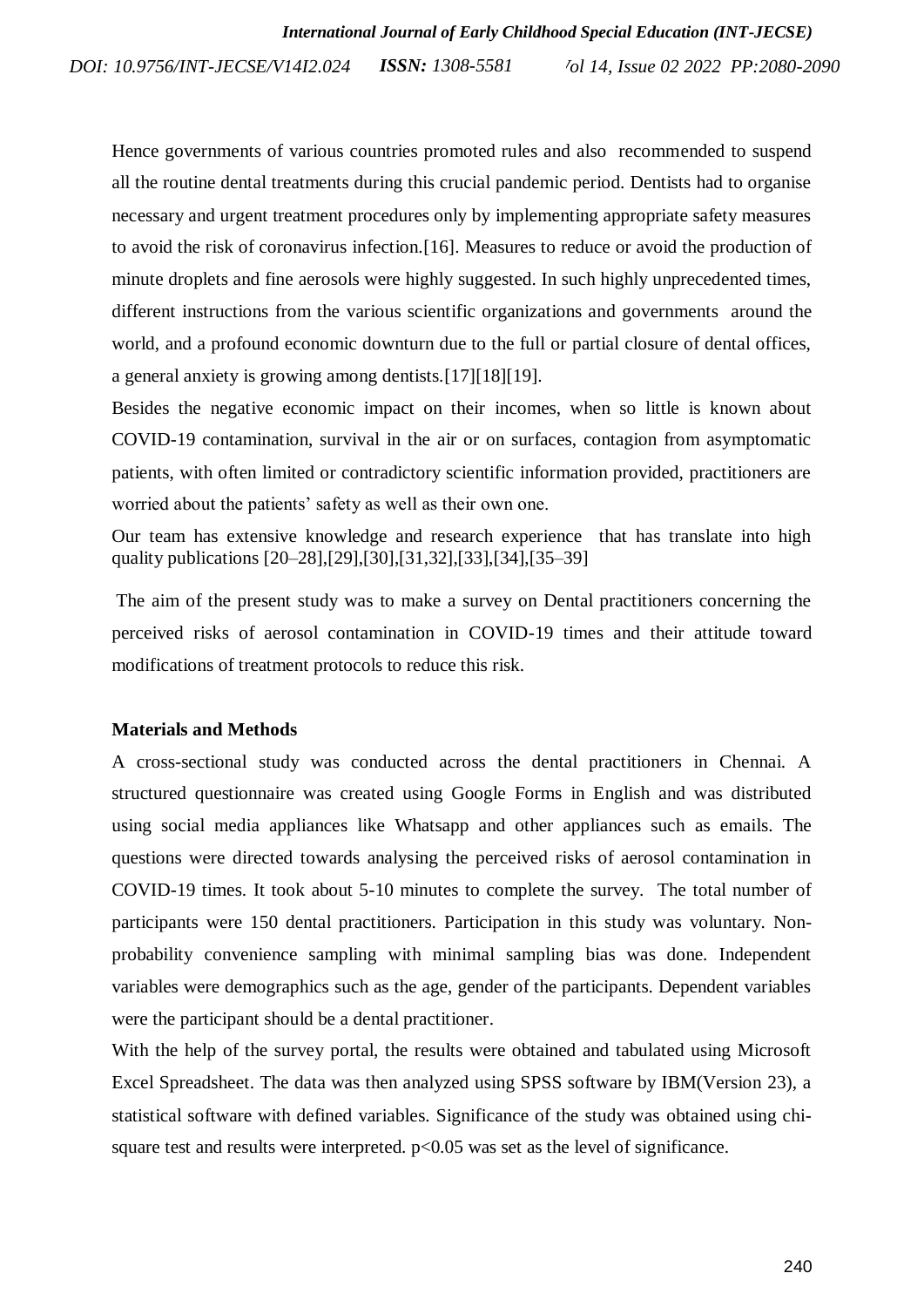The questions mentioned in the survey are presented in the table below:

| Questions                                                                                                                                                                               | options                                                                                                      |
|-----------------------------------------------------------------------------------------------------------------------------------------------------------------------------------------|--------------------------------------------------------------------------------------------------------------|
| Years of experience in dental practice?                                                                                                                                                 | less than 5 years<br>More than 5 years                                                                       |
| Do you think COVID-19 has changed your<br>perception of infection risks in a dental office?                                                                                             | yes<br>No<br>Maybe                                                                                           |
| Do you think dental treatments may produce for<br>patients more risk of COVID-19 than other social<br>behaviors (i.e., going to food markets, restaurants,<br>and beauty salons, etc.)? | yes<br>No                                                                                                    |
| Do you think aerosol contamination has become a<br>more relevant risk in COVID's time?                                                                                                  | yes<br>N <sub>0</sub><br>Not sure                                                                            |
| In your opinion, which of the following COVID-19<br>risks is the highest in a dental office?                                                                                            | aerosol direct contamination<br>Aerosol non-direct contamination<br>Close distance $b/w$ patients $\&$ staff |
| Are you in favor of slightly modifying the way you<br>suggest choice between procedures and/or the<br>procedure protocols to reduce the COVID-19 risk?                                  | yes<br>No<br>Not sure                                                                                        |
| Would you prefer patients to have in-office rapid<br>tests for COVID-19 before treatment?                                                                                               | yes<br>N <sub>0</sub><br>Maybe                                                                               |
| Qualification                                                                                                                                                                           | ug<br>Pg                                                                                                     |

## **Results and Discussion**

Among the 150 respondents, 56.7% of the participants were pg graduates and 43.3 % of the participants were ug graduates; 54.7% of the practitioners had less than 5 years of experience, and the remaining 45.3% of the practitioners had more than 5 years of experience.

Overall, 60.7% of dentists consider the dental settings more dangerous for the diffusion of COVID-19 than other social behaviors (i.e., going to food markets, restaurants, and beauty salons, etc.) (Figure 1).Considering the categories more at risk in the dental settings, the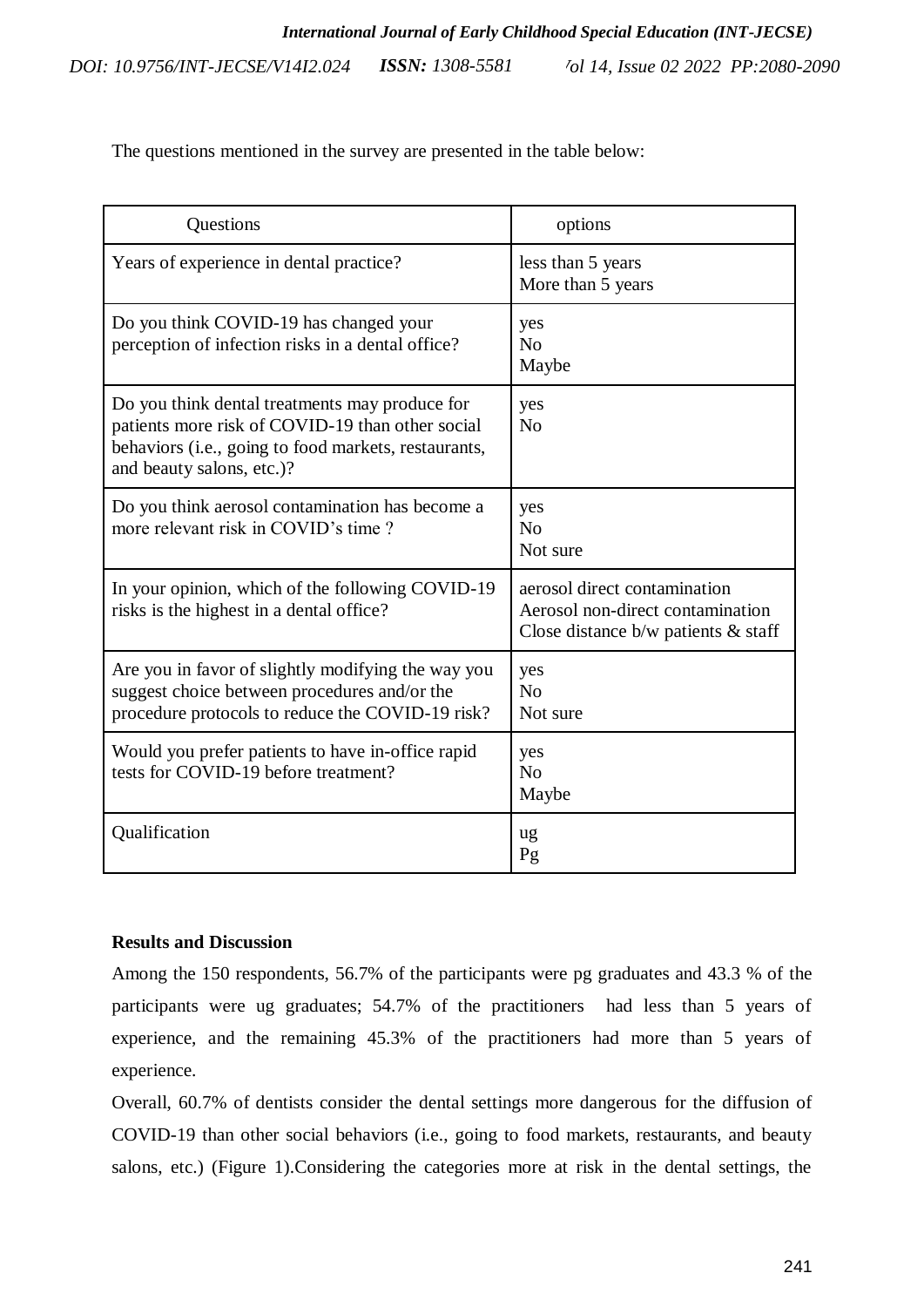majority 50% of respondents thought that the dentists were undergoing highest risks, while only the 19% of respondents considered patients be the ones more at risk; and about 30% of respondents believed risks to be equally divided between patients and dental professionals (Figure 2).

Fine aerosol producing treatments are perceived as an increased risk by the majority (56%) of dentists (Figure 3), but there is not a real consensus on which one, between direct aerosol (28%), non direct aerosol (34.7%), and close contacts (37.3%), is the most dangerous way of transmission of infection (Figure 4). Most of the dentists (37.3%) favored implementation of protocols to avoid/reduce in-office COVID-19 infections (Figure 5). Thus almost 62% of our participants think that COVID-19 has changed their perception of infection risks in a dental office. (Figure 6)

The correlation between qualification of the dental practitioner and their perceived risks of aerosol contamination in COVID-19 times shows that PGs show more perceived risk of fine aerosols (figure 7). The correlation between qualification of the dental practitioner and aerosol contamination became a more relevant risk in COVID's time shows that Ugs think that aerosol contamination has become a more relevant risk in COVID's time (Figure 8). The association of qualification of the dental practitioner towards the thoughts on dental treatments produces patients who are more at risk of COVID-19 than other social behaviors shows there is not much difference within the groups (Figure 9). The association of years of experience of the dental practitioner towards dental treatment that may produce more risk for dental staff or patients or both at a dental office shows that the dental practitioners who have more than five years of experience strongly believe that dental staff are at high risk at a dental office (Figure 10).

When relating the overall results to the two subgroups, the main finding is that, in nearly all answers, there were no significant differences within the groups, meaning that women and men, as well as practitioners with different experience levels perceived very similarly the problems related to COVID-19 in dentistry ( $p > 0.05$ ). The results of our study are in correlation with the study by Gianluca Gambarin[i\[40\]](https://paperpile.com/c/Gw4A79/Cxsm) .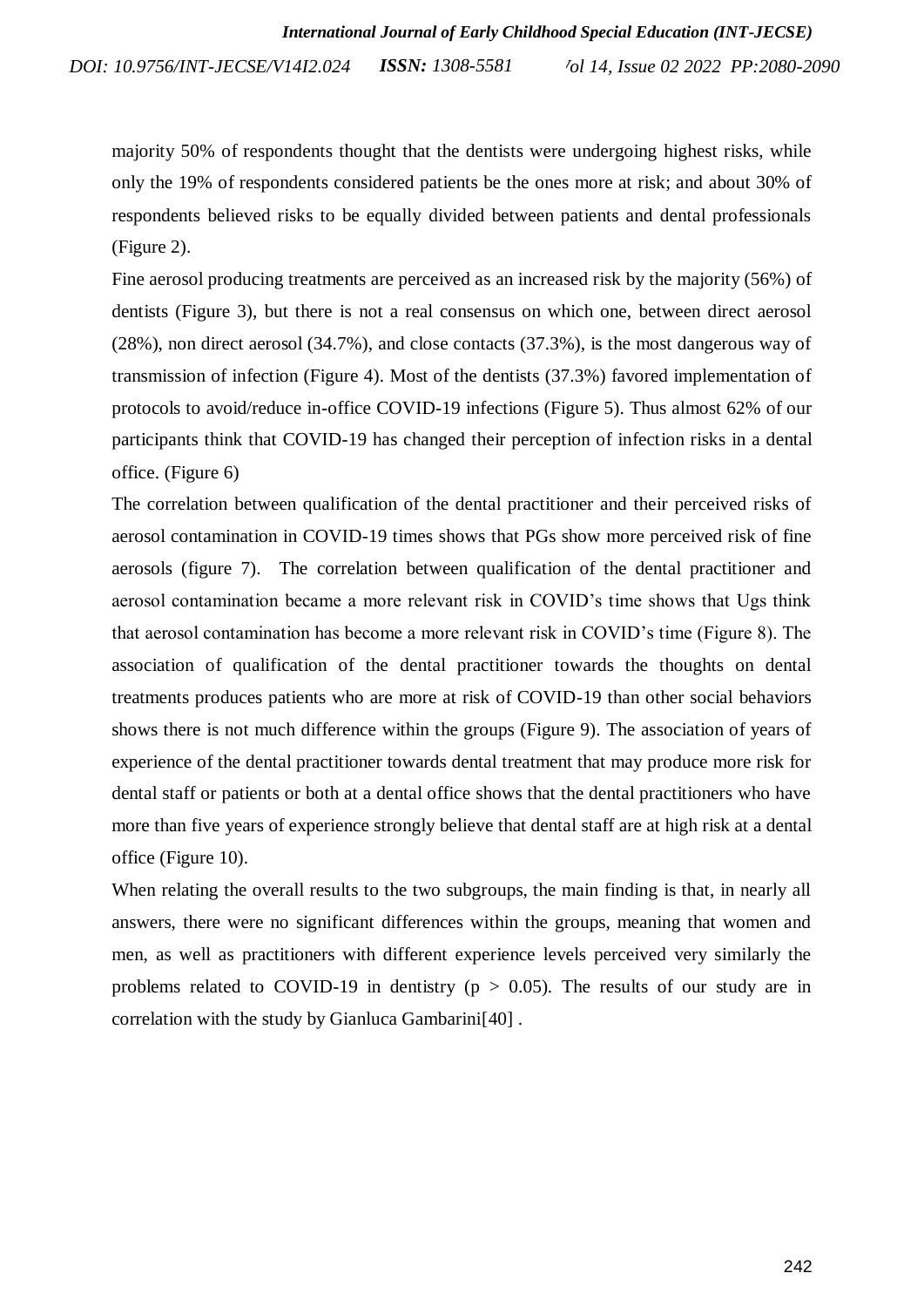

Figure I: The pie chart depicting the opinions of dental practitioners who think dental treatments may produce for patients more risk of COVID-19 than other social behaviors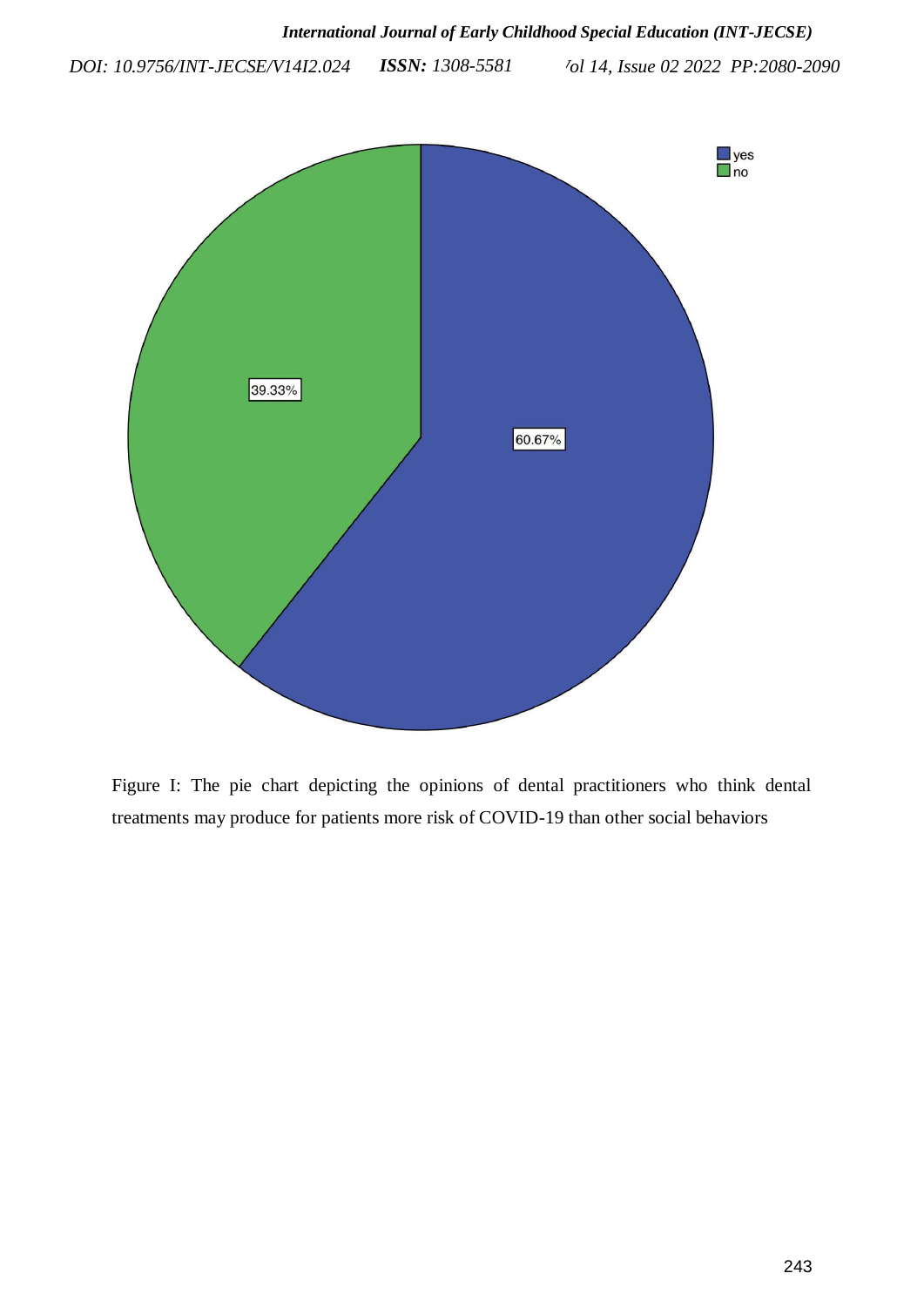

Figure II : pie chart depicts the opinions of the dental practitioners who think COVID-19 increased potential risks mainly for dentist and staff or mainly for patients or equally for both



Figure III: the pie chart depicts the opinions of dental practitioners who think aerosol contamination has become a more relevant risk in COVID's time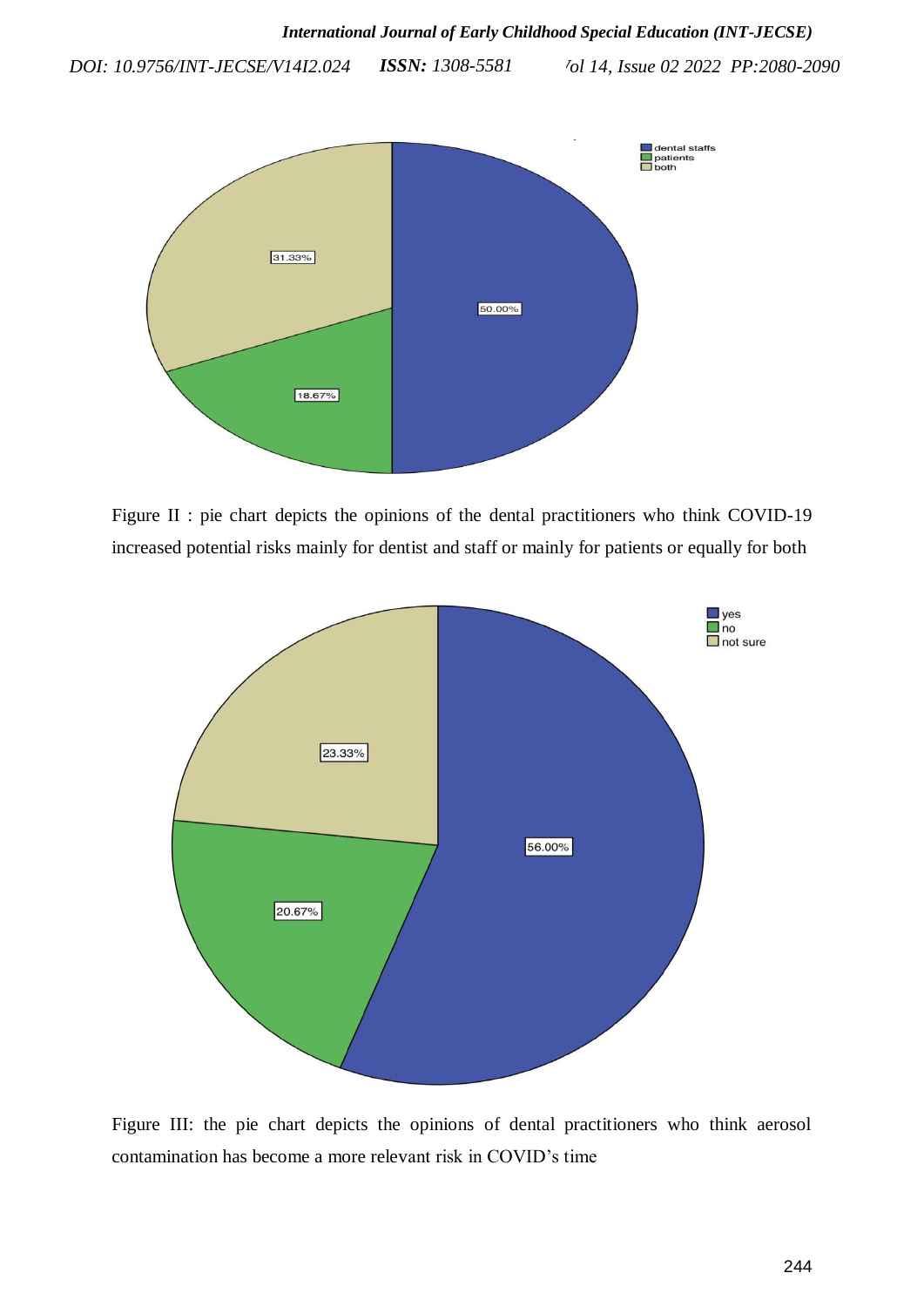

Figure IV: the pie chart depicting the opinion of dental practitioners who think it's better to slightly modify treatment procedures and protocols in dental office.



Figure V: the pie chart depicts the opinions of dentists on the changed perception of infection risks in dental offices after COVID 19.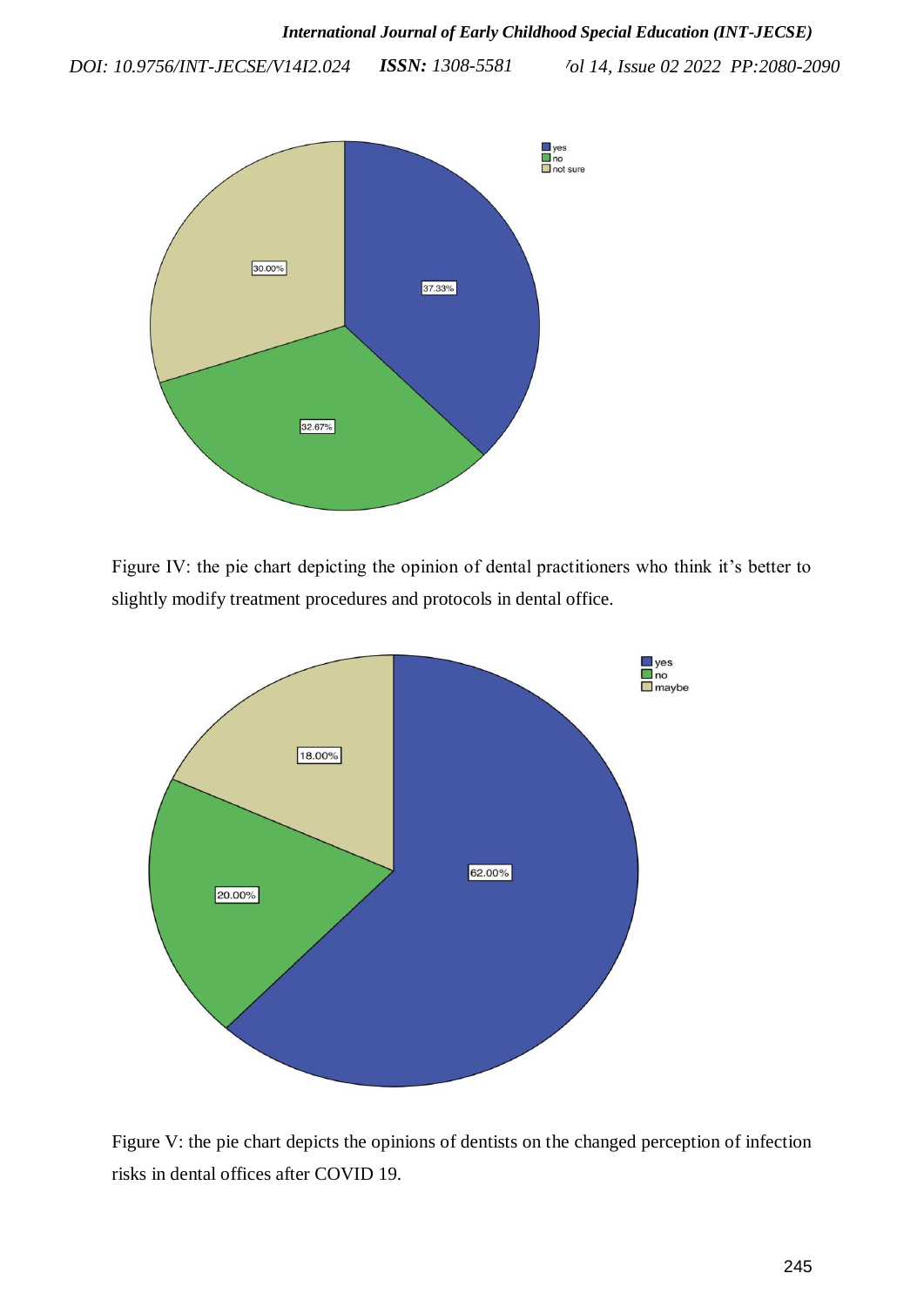

Figure VI: Pie chart depicting the opinion of dental practitioners about in-office rapid test for Covid-19





Figure VII: Bar graph depicting the association of qualification of the dental practitioner towards their perceived risks of aerosol contamination in COVID-19 times. The blue colour represents dental practitioners who strongly have high perceived risk of aerosol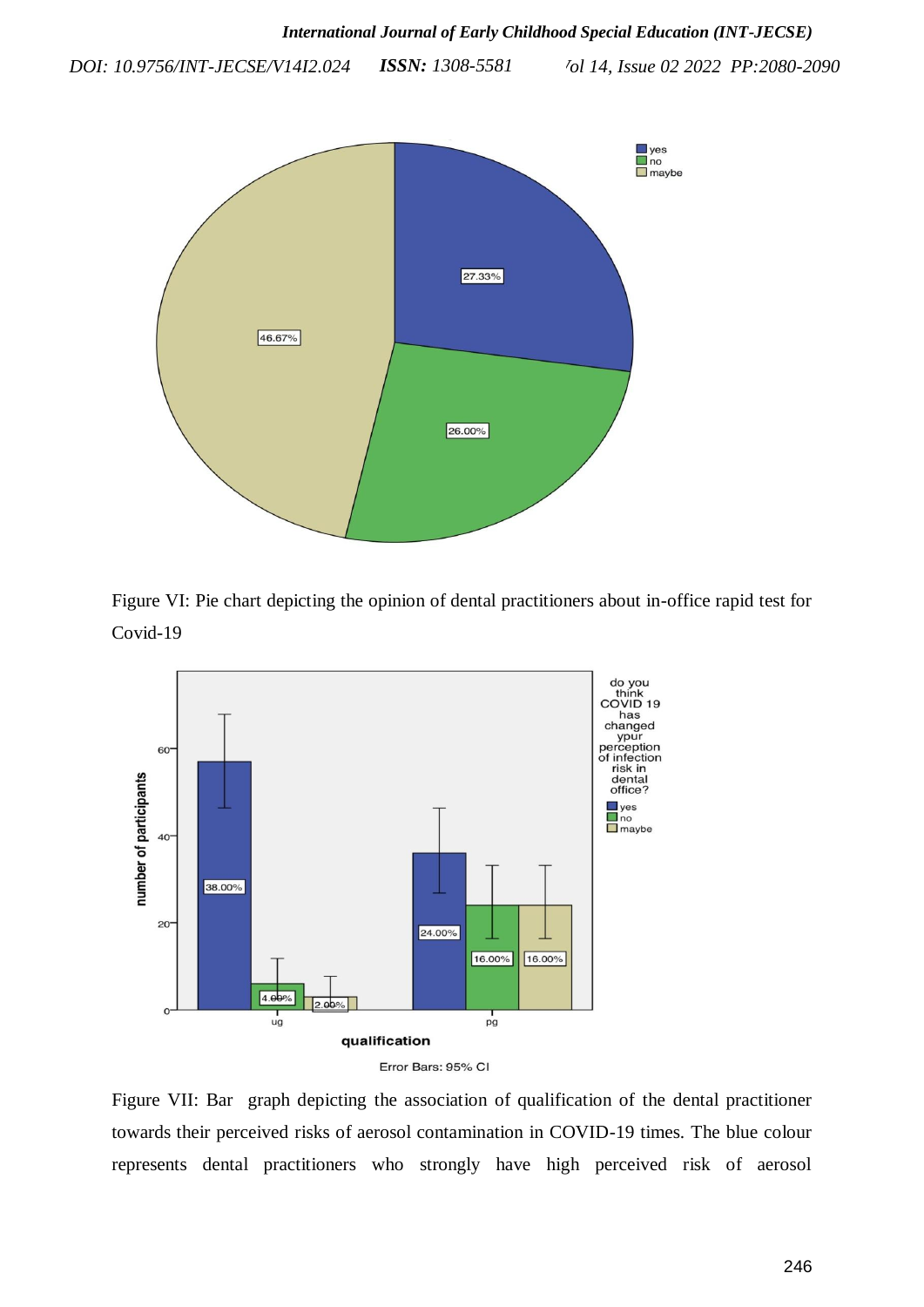*Vol 14, Issue 02 2022 PP:2080-2090 DOI: 10.9756/INT-JECSE/V14I2.024 ISSN: 1308-5581*

contamination in COVID-19. Green colour represents the dental practitioners who do not have perceived risk of aerosol contamination in COVID-19 and yellow colour represents the dental practitioners who are not sure of perceived risk of aerosol contamination in COVID-19. . Post graduates have perceived risk of aerosol contamination in COVID-19. (Chi square test-p value< 0.05, statistically significant )





Figure VIII: Bar graph depicting the association of qualification of the dental practitioner towards aerosol contamination becoming a more relevant risk in COVID's time. Blue colour represents the dental practitioners who strongly believe that aerosol contamination has become more relevant in COVID-19 times. Green colour represents the dental practitioners who strongly do not believe that aerosol contamination has become more relevant in COVID-19 times. Yellow colour represents the dental practitioners who have mixed opinion that aerosol contamination has become more relevant in COVID-19 times. (Chi square test-p value< 0.05, statistically significant )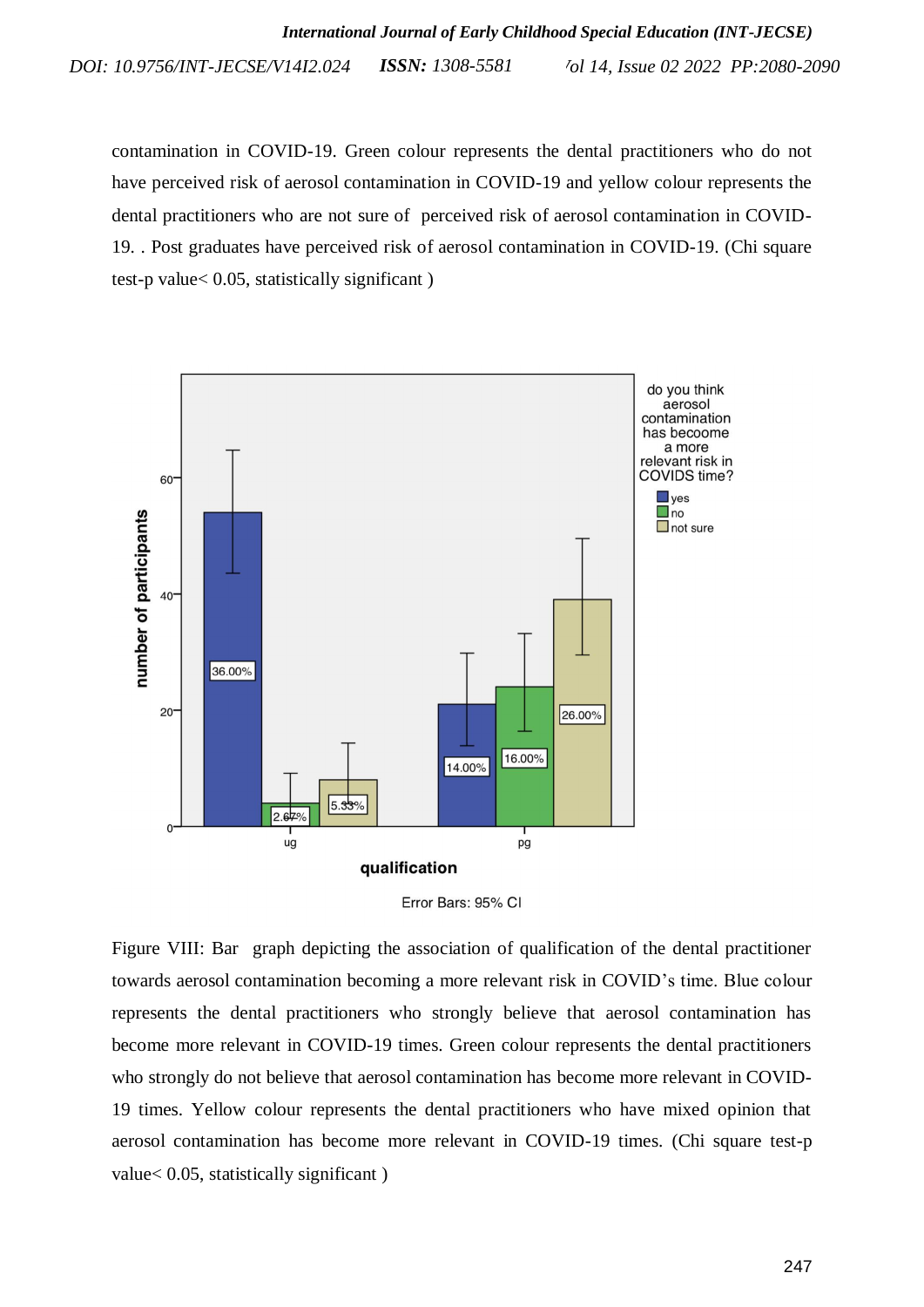

Error Bars: 95% CI

Figure IX: Bar graph depicting the association of qualification of the dental practitioner towards dental treatment that may produce more risk of Covid-19 than other social behaviours. Blue colour represents the dental practitioners who strongly believe dental treatment may produce more risk of Covid-19 than other social behaviours. Green colour represents the dental practitioners who strongly do not believe that dental treatment may produce more risk of Covid-19 than other social behaviours. (Chi square test-p value< 0.05, statistically significant )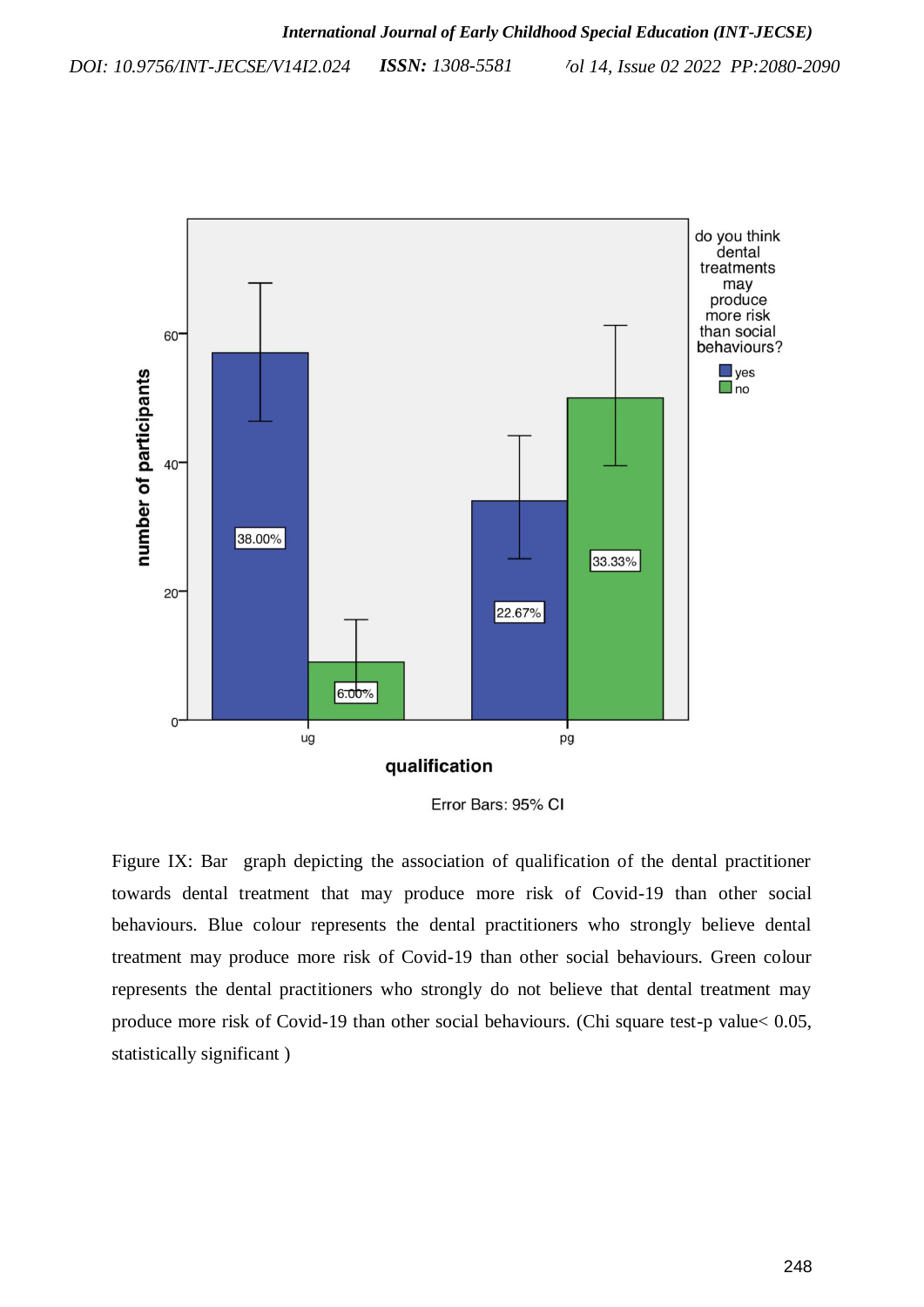# **Conclusion**

Hence, we may conclude that the survey demonstrated that COVID-19 had a great impact on dental practitioners; it increased not only fear of aerosol contamination during dental treatments but also influenced the fear of close contacts. This perception may strongly alter the organization of dental practices in the next months, aiming not only at improving PPE and decontamination of work environments but also social distancing measures. Moreover, some minor changes in the treatment organization and execution should be adopted.

# **Acknowledgement:**

We would like to thank all participants who took part in the present study. We also thank Saveetha dental college and hospitals for their constant support.

# **Source of funding:**

The present project is funded by:

- Saveetha Institute of Medical and Technical sciences
- Saveetha Dental College and Hospitals
- Saveetha University
- Kumaran enterprises

# **Conflict of interest:**

The author declares no conflict of interest.

# **References**

- 1. [Chen H, Guo J, Wang C, Luo F, Yu X, Zhang W, et al. Clinical characteristics and](http://paperpile.com/b/Gw4A79/w4Nv)  [intrauterine vertical transmission potential of COVID-19 infection in nine pregnant](http://paperpile.com/b/Gw4A79/w4Nv)  [women: a retrospective review of medical records \[Internet\]. Vol. 395, The Lancet.](http://paperpile.com/b/Gw4A79/w4Nv)  2020. p. [809–15. Available from: http://dx.doi.org/10.1016/s0140-6736\(20\)30360-3](http://paperpile.com/b/Gw4A79/w4Nv)
- 2. [Gorbalenya AE, Baker SC, Baric RS, de Groot RJ, Drosten C, Gulyaeva AA, et al.](http://paperpile.com/b/Gw4A79/AqP5)  Severe acute respiratory syndrome-related coronavirus: The species and its viruses  $-$  a [statement of the Coronavirus Study Group \[Internet\]. Available from:](http://paperpile.com/b/Gw4A79/AqP5)  [http://dx.doi.org/10.1101/2020.02.07.937862](http://paperpile.com/b/Gw4A79/AqP5)
- 3. [Wang J, Du G. COVID-19 may transmit through aerosol. Ir J Med Sci. 2020](http://paperpile.com/b/Gw4A79/vFCC)  [Nov;189\(4\):1143–4.](http://paperpile.com/b/Gw4A79/vFCC)
- 4. [Huang C, Wang Y, Li X, Ren L, Zhao J, Hu Y, et al. Clinical features of patients](http://paperpile.com/b/Gw4A79/SZhb)  [infected with 2019 novel coronavirus in Wuhan, China. Lancet. 2020 Feb](http://paperpile.com/b/Gw4A79/SZhb)  [15;395\(10223\):497–506.](http://paperpile.com/b/Gw4A79/SZhb)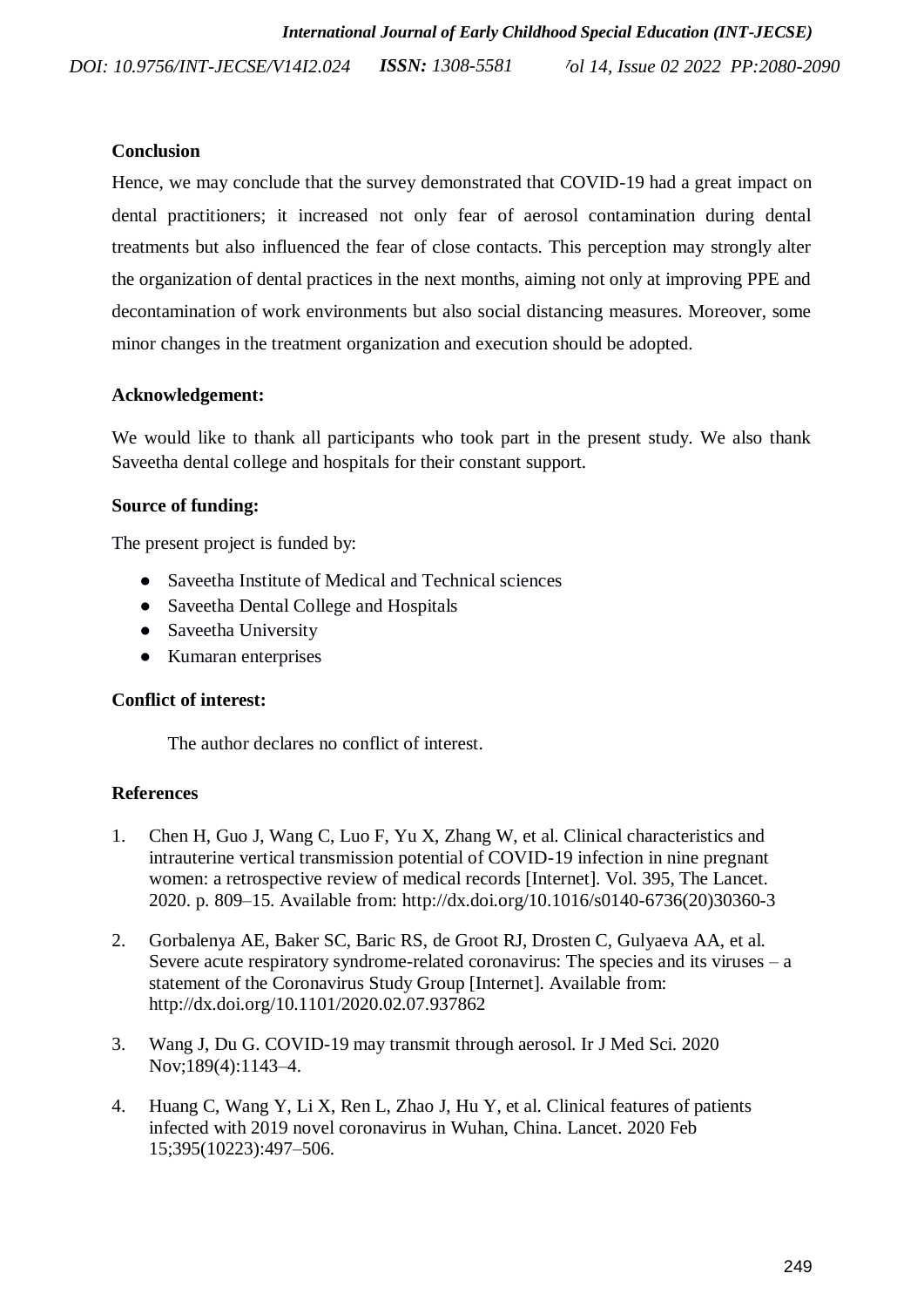- 5. [Morawska L. Droplet fate in indoor environments, or can we prevent the spread of](http://paperpile.com/b/Gw4A79/DNN7)  [infection? Indoor Air. 2006 Oct;16\(5\):335–47.](http://paperpile.com/b/Gw4A79/DNN7)
- 6. [Harrel SK, Molinari J. Aerosols and splatter in dentistry: a brief review of the literature](http://paperpile.com/b/Gw4A79/rIxQ)  and infection control implications. J [Am Dent Assoc. 2004 Apr;135\(4\):429–37.](http://paperpile.com/b/Gw4A79/rIxQ)
- 7. [Ibrahim NK, Alwafi HA, Sangoof SO, Turkistani AK, Alattas BM. Cross-infection and](http://paperpile.com/b/Gw4A79/5hmN)  [infection control in dentistry: Knowledge, attitude and practice of patients attended](http://paperpile.com/b/Gw4A79/5hmN)  [dental clinics in King Abdulaziz University Hospital, Jeddah, Saudi Arabia. J Infect](http://paperpile.com/b/Gw4A79/5hmN)  [Public Health. 2017 Jul;10\(4\):438–45.](http://paperpile.com/b/Gw4A79/5hmN)
- 8. [Zemouri C, de Soet H, Crielaard W, Laheij A. A scoping review on bio-aerosols in](http://paperpile.com/b/Gw4A79/TA2r)  [healthcare and the dental environment. PLoS One. 2017 May 22;12\(5\):e0178007.](http://paperpile.com/b/Gw4A79/TA2r)
- 9. [Belting CM, Haberfelde GC, Juhl LK. SPREAD OF ORGANISMS FROM DENTAL](http://paperpile.com/b/Gw4A79/Qj6A)  [AIR ROTOR. J Am Dent Assoc. 1964 May;68:648–51.](http://paperpile.com/b/Gw4A79/Qj6A)
- 10. [Zhu N, Zhang D, Wang W, Li X, Yang B, Song J, et al. A Novel Coronavirus from](http://paperpile.com/b/Gw4A79/SH42)  [Patients with Pneumonia in China, 2019. N Engl J Med. 2020 Feb 20;382\(8\):727–33.](http://paperpile.com/b/Gw4A79/SH42)
- 11. [Lauer SA, Grantz KH, Bi Q, Jones FK, Zheng Q, Meredith HR, et al. The Incubation](http://paperpile.com/b/Gw4A79/WKXo)  [Period of Coronavirus Disease 2019 \(COVID-19\) From Publicly Reported Confirmed](http://paperpile.com/b/Gw4A79/WKXo)  [Cases: Estimation and Application. Ann Intern Med. 2020 May 5;172\(9\):577–82.](http://paperpile.com/b/Gw4A79/WKXo)
- 12. [Backer JA, Klinkenberg D, Wallinga J. Incubation period of 2019 novel coronavirus](http://paperpile.com/b/Gw4A79/brEU)  [\(2019-nCoV\) infections among travellers from Wuhan, China, 20-28 January 2020.](http://paperpile.com/b/Gw4A79/brEU)  [Euro Surveill \[Internet\]. 2020 Feb;25\(5\). Available from:](http://paperpile.com/b/Gw4A79/brEU)  [http://dx.doi.org/10.2807/1560-7917.ES.2020.25.5.2000062](http://paperpile.com/b/Gw4A79/brEU)
- 13. [Li Q, Guan X, Wu P, Wang X, Zhou L, Tong Y, et al. Early Transmission Dynamics in](http://paperpile.com/b/Gw4A79/V7Iq)  [Wuhan, China, of Novel Coronavirus-Infected Pneumonia. N Engl J Med. 2020 Mar](http://paperpile.com/b/Gw4A79/V7Iq)  [26;382\(13\):1199–207.](http://paperpile.com/b/Gw4A79/V7Iq)
- 14. [Meng L, Hua F, Bian Z. Coronavirus Disease 2019 \(COVID-19\): Emerging and Future](http://paperpile.com/b/Gw4A79/uMzZ)  [Challenges for Dental and Oral Medicine. J Dent Res. 2020 May;99\(5\):481–7.](http://paperpile.com/b/Gw4A79/uMzZ)
- 15. [Wynants L, Van Calster B, Collins GS, Riley RD, Heinze G, Schuit E, et al. Prediction](http://paperpile.com/b/Gw4A79/fsph)  [models for diagnosis and prognosis of covid-19: systematic review and critical appraisal.](http://paperpile.com/b/Gw4A79/fsph)  [BMJ. 2020 Apr 7;369:m1328.](http://paperpile.com/b/Gw4A79/fsph)
- 16. [Moodley R, Naidoo S, van Wyk J. The prevalence of occupational health-related](http://paperpile.com/b/Gw4A79/ak9H)  [problems in dentistry: A review of the literature. J Occup Health. 2018 Mar](http://paperpile.com/b/Gw4A79/ak9H)  [27;60\(2\):111–25.](http://paperpile.com/b/Gw4A79/ak9H)
- 17. [Ashok N, Rodrigues JC, Azouni K, Darwish S, Abuderman A, Alkaabba AAF, et al.](http://paperpile.com/b/Gw4A79/EJY8)  [Knowledge and Apprehension of Dental Patients about MERS-A Questionnaire Survey.](http://paperpile.com/b/Gw4A79/EJY8)  [J Clin Diagn Res. 2016 May;10\(5\):ZC58–62.](http://paperpile.com/b/Gw4A79/EJY8)
- 18. [Petzold MB, Plag J, Ströhle A. \[Dealing with psychological distress by healthcare](http://paperpile.com/b/Gw4A79/SpgY)  [professionals during the COVID-19 pandemia\]. Nervenarzt. 2020 May;91\(5\):417–21.](http://paperpile.com/b/Gw4A79/SpgY)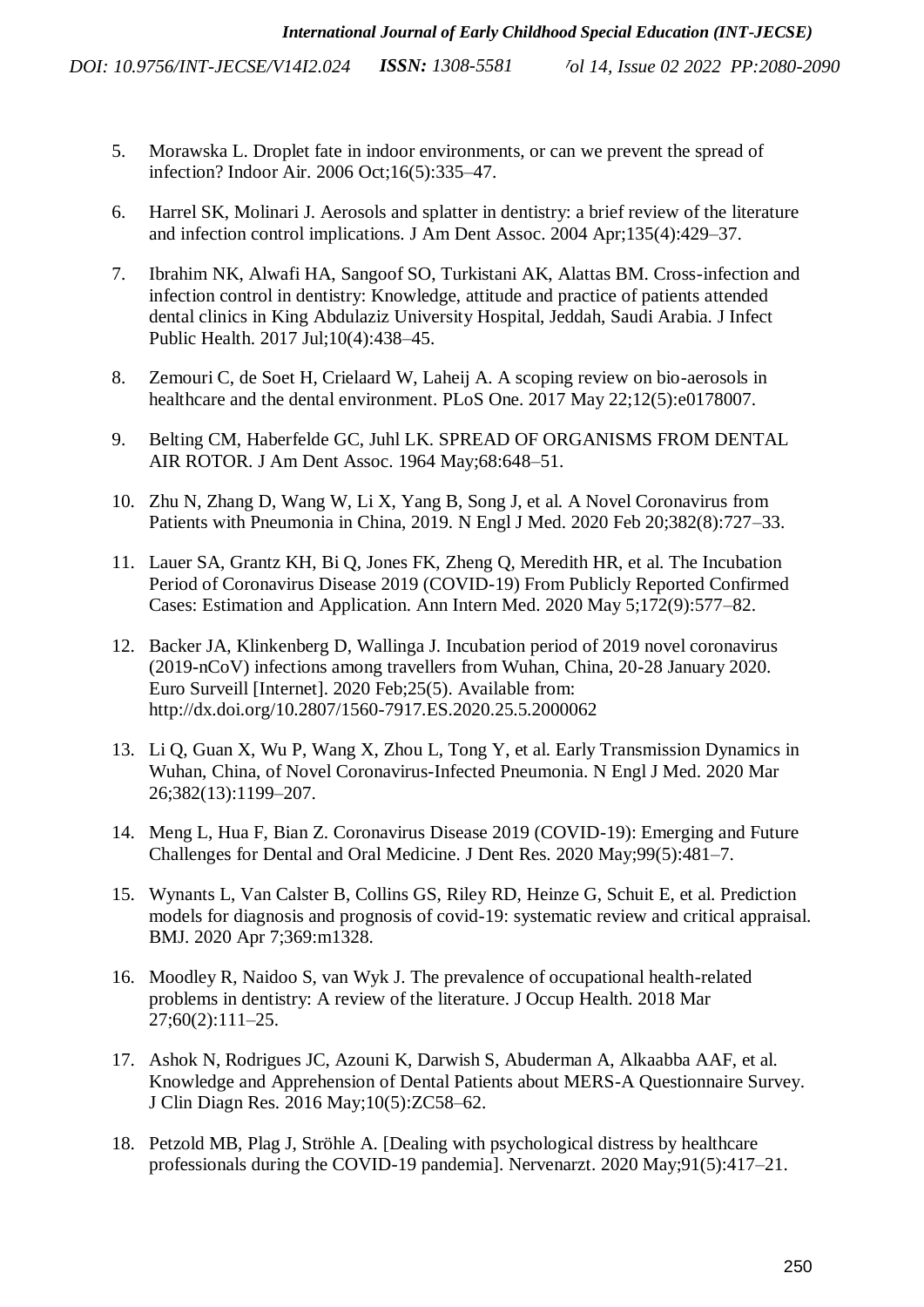- 19. [Khader Y, Al Nsour M, Al-Batayneh OB, Saadeh R, Bashier H, Alfaqih M, et al.](http://paperpile.com/b/Gw4A79/vWbv)  [Dentists' Awareness, Perception, and Attitude Regarding COVID-19 and Infection](http://paperpile.com/b/Gw4A79/vWbv)  [Control: Cross-Sectional Study Among Jordanian Dentists. JMIR Public Health Surveill.](http://paperpile.com/b/Gw4A79/vWbv)  [2020 Apr 9;6\(2\):e18798.](http://paperpile.com/b/Gw4A79/vWbv)
- 20. [Mathew MG, Samuel SR, Soni AJ, Roopa KB. Evaluation of adhesion of Streptococcus](http://paperpile.com/b/Gw4A79/DMZqt)  [mutans, plaque accumulation on zirconia and stainless steel crowns, and surrounding](http://paperpile.com/b/Gw4A79/DMZqt)  [gingival inflammation in primary molars: randomized controlled trial. Clin Oral](http://paperpile.com/b/Gw4A79/DMZqt)  [Investig. 2020 Sep;24\(9\):3275–80.](http://paperpile.com/b/Gw4A79/DMZqt)
- 21. [Samuel SR. Can 5-year-olds sensibly self-report the impact of developmental enamel](http://paperpile.com/b/Gw4A79/XN9ud)  [defects on their quality of life? Int J Paediatr Dent. 2021 Mar;31\(2\):285–6.](http://paperpile.com/b/Gw4A79/XN9ud)
- 22. [Samuel SR, Kuduruthullah S, Khair AMB, Al Shayeb M, Elkaseh A, Varma SR, et al.](http://paperpile.com/b/Gw4A79/937RV)  [Impact of pain, psychological-distress, SARS-CoV2 fear on adults' OHRQOL during](http://paperpile.com/b/Gw4A79/937RV)  [COVID-19 pandemic. Saudi J Biol Sci. 2021 Jan;28\(1\):492–4.](http://paperpile.com/b/Gw4A79/937RV)
- 23. [Samuel SR, Kuduruthullah S, Khair AMB, Shayeb MA, Elkaseh A, Varma SR. Dental](http://paperpile.com/b/Gw4A79/xRq91)  [pain, parental SARS-CoV-2 fear and distress on quality of life of 2 to 6 year-old](http://paperpile.com/b/Gw4A79/xRq91)  [children during COVID-19. Int J Paediatr Dent. 2021 May;31\(3\):436–41.](http://paperpile.com/b/Gw4A79/xRq91)
- 24. [Samuel SR, Acharya S, Rao JC. School Interventions-based Prevention of Early-](http://paperpile.com/b/Gw4A79/93EUu)[Childhood Caries among 3-5-year-old children from very low socioeconomic status:](http://paperpile.com/b/Gw4A79/93EUu)  [Two-year randomized trial. J Public Health Dent. 2020 Jan;80\(1\):51–60.](http://paperpile.com/b/Gw4A79/93EUu)
- 25. [Vikneshan M, Saravanakumar R, Mangaiyarkarasi R, Rajeshkumar S, Samuel SR,](http://paperpile.com/b/Gw4A79/BP6SJ)  [Suganya M, et al. Algal biomass as a source for novel oral nano-antimicrobial agent.](http://paperpile.com/b/Gw4A79/BP6SJ)  [Saudi J Biol Sci. 2020 Dec;27\(12\):3753–8.](http://paperpile.com/b/Gw4A79/BP6SJ)
- 26. Chellapa LR, Rajeshkumar S, [Arumugham MI, Samuel SR. Biogenic Nanoselenium](http://paperpile.com/b/Gw4A79/Iy0vA)  [Synthesis and Evaluation of its antimicrobial, Antioxidant Activity and Toxicity.](http://paperpile.com/b/Gw4A79/Iy0vA)  [Bioinspired BiomimNanobiomaterials. 2020 Jul 23;1–6.](http://paperpile.com/b/Gw4A79/Iy0vA)
- 27. [Samuel SR, Mathew MG, Suresh SG, Varma SR, Elsubeihi ES, Arshad F, et al.](http://paperpile.com/b/Gw4A79/2IzIT)  [Pediatric dental emergency management and parental treatment preferences during](http://paperpile.com/b/Gw4A79/2IzIT)  [COVID-19 pandemic as compared to 2019. Saudi J Biol Sci. 2021 Apr;28\(4\):2591–7.](http://paperpile.com/b/Gw4A79/2IzIT)
- 28. [Barma MD, Muthupandiyan I, Samuel SR, Amaechi BT. Inhibition of Streptococcus](http://paperpile.com/b/Gw4A79/90so1)  [mutans, antioxidant property and cytotoxicity of novel nano-zinc oxide varnish. Arch](http://paperpile.com/b/Gw4A79/90so1)  [Oral Biol. 2021 Jun;126:105132.](http://paperpile.com/b/Gw4A79/90so1)
- 29. [Muthukrishnan L. Nanotechnology for cleaner leather production: a review. Environ](http://paperpile.com/b/Gw4A79/iXkxo)  [Chem Lett. 2021 Jun 1;19\(3\):2527–49.](http://paperpile.com/b/Gw4A79/iXkxo)
- 30. [Muthukrishnan L. Multidrug resistant tuberculosis -](http://paperpile.com/b/Gw4A79/6xhws) Diagnostic challenges and its conquering by nanotechnology approach - [An overview. Chem Biol Interact. 2021 Mar](http://paperpile.com/b/Gw4A79/6xhws)  [1;337:109397.](http://paperpile.com/b/Gw4A79/6xhws)
- 31. [Sekar D, Auxzilia PK. Letter to the Editor: H19 Promotes HCC Bone Metastasis by](http://paperpile.com/b/Gw4A79/0L5Tj)  [Reducing Osteoprotegerin Expression in a PPP1CA/p38MAPK](http://paperpile.com/b/Gw4A79/0L5Tj)‐ Dependent Manner and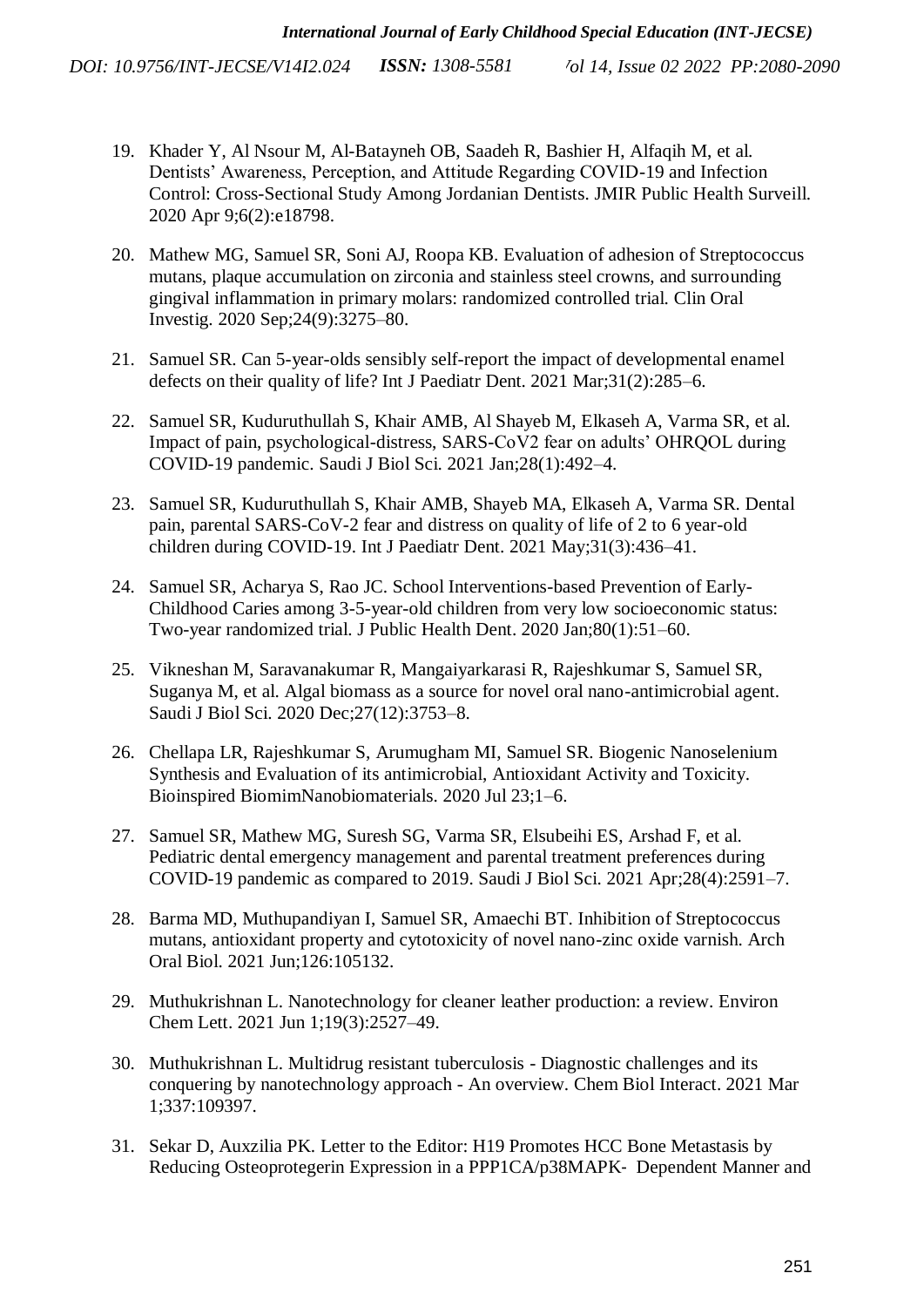> Sponging miR‐ 200b‐ 3p [Internet]. Hepatology. 2021. Available from: <http://dx.doi.org/10.1002/hep.31719>

- 32. [GowhariShabgah A, Amir A, Gardanova ZR, OlegovnaZekiy A, Thangavelu L,](http://paperpile.com/b/Gw4A79/XeuAl)  [Ebrahimi Nik M, et al. Interleukin-25: New perspective and state-of-the-art in cancer](http://paperpile.com/b/Gw4A79/XeuAl)  [prognosis and treatment approaches. Cancer Med. 2021 Aug;10\(15\):5191–202.](http://paperpile.com/b/Gw4A79/XeuAl)
- 33. [Kamala K, Sivaperumal P, Paray BA, Al-Sadoon MK. Author response for](http://paperpile.com/b/Gw4A79/xv1jS)  ["Identification of haloarchaea during fermentation of Sardinella longiceps for being the](http://paperpile.com/b/Gw4A79/xv1jS)  [starter culture to accelerate fish sauce production" \[Internet\]. Wiley; 2021. Available](http://paperpile.com/b/Gw4A79/xv1jS)  [from: https://publons.com/publon/47375106](http://paperpile.com/b/Gw4A79/xv1jS)
- 34. [Ezhilarasan D, Lakshmi T, Subha M, Deepak Nallasamy V, Raghunandhakumar S. The](http://paperpile.com/b/Gw4A79/qDC6v)  [ambiguous role of sirtuins in head and neck squamous cell carcinoma. Oral Dis](http://paperpile.com/b/Gw4A79/qDC6v)  [\[Internet\]. 2021 Feb 11; Available from: http://dx.doi.org/10.1111/odi.13798](http://paperpile.com/b/Gw4A79/qDC6v)
- 35. [Sridharan G, Ramani P, Patankar S, Vijayaraghavan R. Evaluation of salivary](http://paperpile.com/b/Gw4A79/Ry1fT)  [metabolomics in oral leukoplakia and oral squamous cell carcinoma. J Oral Pathol Med.](http://paperpile.com/b/Gw4A79/Ry1fT)  [2019 Apr;48\(4\):299–306.](http://paperpile.com/b/Gw4A79/Ry1fT)
- 36. [R H, Hannah R, Ramani P, Ramanathan A, Jancy MR, Gheena S, et al. CYP2 C9](http://paperpile.com/b/Gw4A79/oU1iC)  [polymorphism among patients with oral squamous cell carcinoma and its role in altering](http://paperpile.com/b/Gw4A79/oU1iC)  [the metabolism of benzo\[a\]pyrene \[Internet\]. Vol. 130, Oral Surgery, Oral Medicine,](http://paperpile.com/b/Gw4A79/oU1iC)  [Oral Pathology and Oral Radiology. 2020. p. 306–12. Available from:](http://paperpile.com/b/Gw4A79/oU1iC)  [http://dx.doi.org/10.1016/j.oooo.2020.06.021](http://paperpile.com/b/Gw4A79/oU1iC)
- 37. [J PC, Pradeep CJ, Marimuthu T, Krithika C, Devadoss P, Kumar SM. Prevalence and](http://paperpile.com/b/Gw4A79/znvaL)  [measurement of anterior loop of the mandibular canal using CBCT: A cross sectional](http://paperpile.com/b/Gw4A79/znvaL)  [study \[Internet\]. Vol. 20, Clinical Implant Dentistry and Related Research. 2018. p. 531–](http://paperpile.com/b/Gw4A79/znvaL) [4. Available from: http://dx.doi.org/10.1111/cid.12609](http://paperpile.com/b/Gw4A79/znvaL)
- 38. [Wahab PUA, Abdul Wahab PU, Madhulaxmi M, Senthilnathan P, Muthusekhar MR,](http://paperpile.com/b/Gw4A79/ybjtC)  [Vohra Y, et al. Scalpel Versus Diathermy in Wound Healing After Mucosal Incisions: A](http://paperpile.com/b/Gw4A79/ybjtC)  [Split-Mouth Study \[Internet\]. Vol. 76, Journal of Oral and Maxillofacial Surgery. 2018.](http://paperpile.com/b/Gw4A79/ybjtC)  [p. 1160–4. Available from: http://dx.doi.org/10.1016/j.joms.2017.12.020](http://paperpile.com/b/Gw4A79/ybjtC)
- 39. Kumar, S. (2022). A quest for sustainium (sustainability Premium): review of sustainable bonds. Academy of Accounting and Financial Studies Journal, Vol. 26, no.2, pp. 1-18
- 40. [Mudigonda SK, Murugan S, Velavan K, Thulasiraman S, Krishna Kumar Raja VB. Non](http://paperpile.com/b/Gw4A79/dgfMF)[suturing microvascular anastomosis in maxillofacial reconstruction-](http://paperpile.com/b/Gw4A79/dgfMF) a comparative [study. Journal of Cranio-Maxillofacial Surgery. 2020 Jun 1;48\(6\):599–606.](http://paperpile.com/b/Gw4A79/dgfMF)
- 41 4[3Gambarini E. Fine Aerosols and Perceived Risk of COVID-19 among Italian Dental](Gambarini%20E.%20Fine%20Aerosols%20and%20Perceived%20Risk%20of%20COVID-19%20among%20Italian%20Dental%20Practitioners:%20An%20Experimental%20Survey%20%5bInternet%5d.%20Vol.%2021,%20The%20Journal%20of%20Contemporary%20Dental%20Practice.%202020.%20p.%20599�603.%20Available%20from:)  [Practitioners: An Experimental Survey \[Internet\]. Vol. 21, The Journal of Contemporary](Gambarini%20E.%20Fine%20Aerosols%20and%20Perceived%20Risk%20of%20COVID-19%20among%20Italian%20Dental%20Practitioners:%20An%20Experimental%20Survey%20%5bInternet%5d.%20Vol.%2021,%20The%20Journal%20of%20Contemporary%20Dental%20Practice.%202020.%20p.%20599�603.%20Available%20from:)  [Dental Practice. 2020. p. 599–603. Available from: http://dx.doi.org/10.5005/jp](Gambarini%20E.%20Fine%20Aerosols%20and%20Perceived%20Risk%20of%20COVID-19%20among%20Italian%20Dental%20Practitioners:%20An%20Experimental%20Survey%20%5bInternet%5d.%20Vol.%2021,%20The%20Journal%20of%20Contemporary%20Dental%20Practice.%202020.%20p.%20599�603.%20Available%20from:)journals-10024-2850
- 42. Sehgal.P, Kumar.B, Sharma.M, Salameh A.A, Kumar.S, Asha.P (2022), Role of IoT In